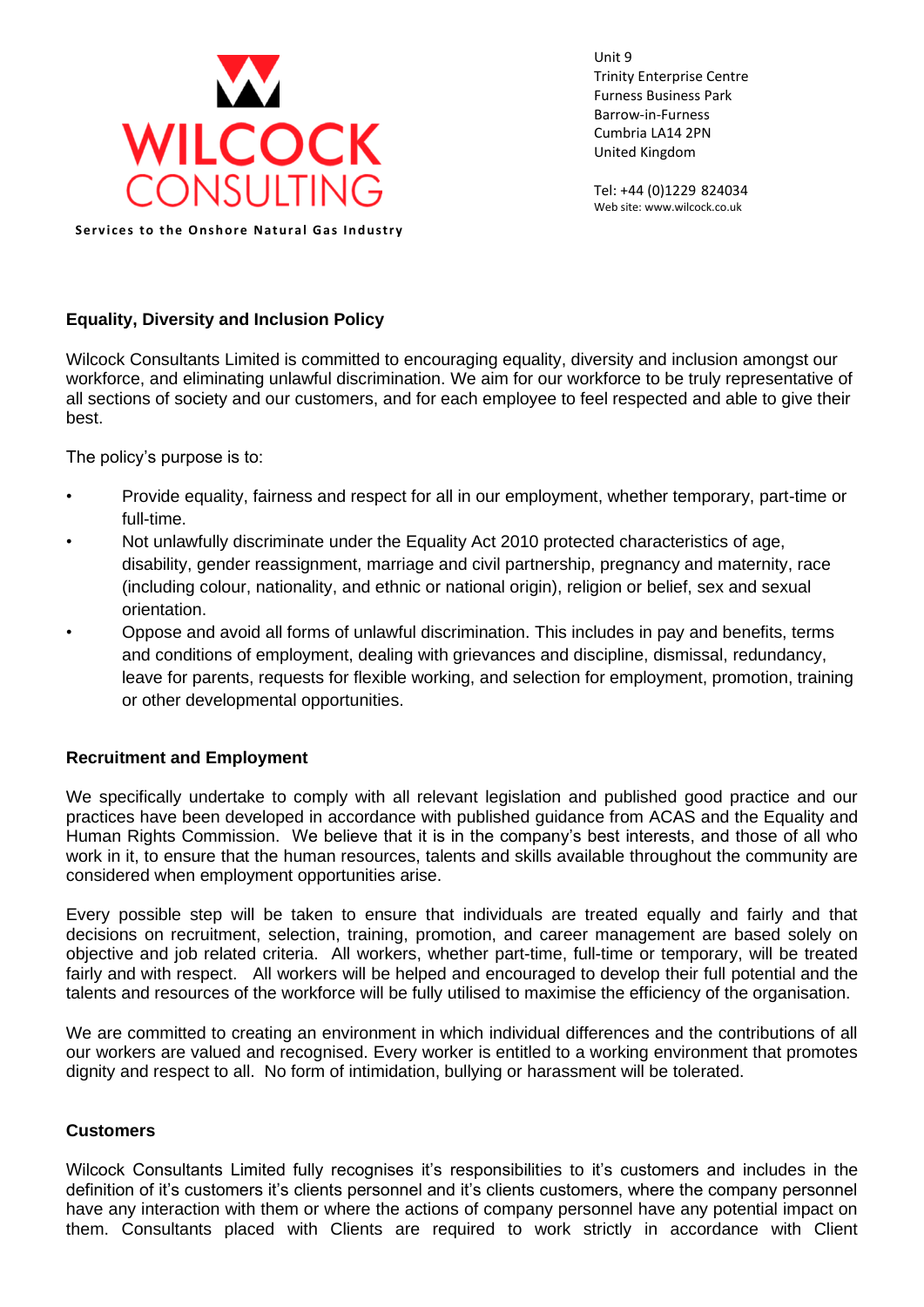requirements and expectations as to standards of behaviour and this is reflected in company guidance issued to consultants. Head office personnel and project staff are required to work in accordance with company guidelines. Any potential interaction with the public which could relate to company responsibilities under the Equality Act will be identified in accordance with the Quality Management System and appropriate standards set and controls implemented to ensure compliance.

## **Action to Implement the Policy**

In order to put this policy into practice in the day-to-day operation of the business we will:

- Display this policy in our offices and on our website and ensure every worker provides written confirmation, upon engagement with Wilocks, that they adhere to the policy.
- Train managers and all other workers about their rights and responsibilities under the equality, diversity and inclusion policy. Responsibilities include workers conducting themselves to help the organisation provide equal opportunities in employment, and prevent bullying, harassment, victimisation and unlawful discrimination.
- Consult with the workforce on equality, diversity and inclusion issues.
- Ensure opportunities for training, development and progress are available to all workers, who will be helped and encouraged to develop their full potential, so their talents and resources can be fully utilised to maximise the efficiency of the organisation.
- Ensure that contracts for services and all personnel management issues reflect current legislation and are managed in accordance with principles stated in this policy.
- Examine and review existing practices and procedures for recruitment, selection, promotion and training, to ensure effective implementation of this policy and also update them and the policy to take account of changes in law.
- Monitor the make-up of the workforce regarding information such as age, sex, ethnic background, sexual orientation, religion or belief, and disability to encouraging equality, diversity and inclusion, and in meeting the aims and commitments set out in the equality, diversity and inclusion policy.
- Take seriously complaints of bullying, harassment, victimisation and unlawful discrimination by fellow workers, customers, suppliers, visitors, the public and any others in the course of the organisation's work activities. Such acts will be dealt with as misconduct under the organisation's grievance and disciplinary procedures, and appropriate action will be taken. Particularly serious complaints could amount to gross misconduct and lead to dismissal without notice.

The Directors and Managers of the Company fully support this policy statement and it is understood that all workers are responsible for playing their part in achieving its objectives. Breaches of this policy will be regarded as misconduct and could lead to disciplinary procedures.

The Managing Director has the overall responsibility for this policy and shall maintain a programme detailing the implementation of the policy and shall monitor and review its success. The policy will be reviewed annually as part of the overall company management review.